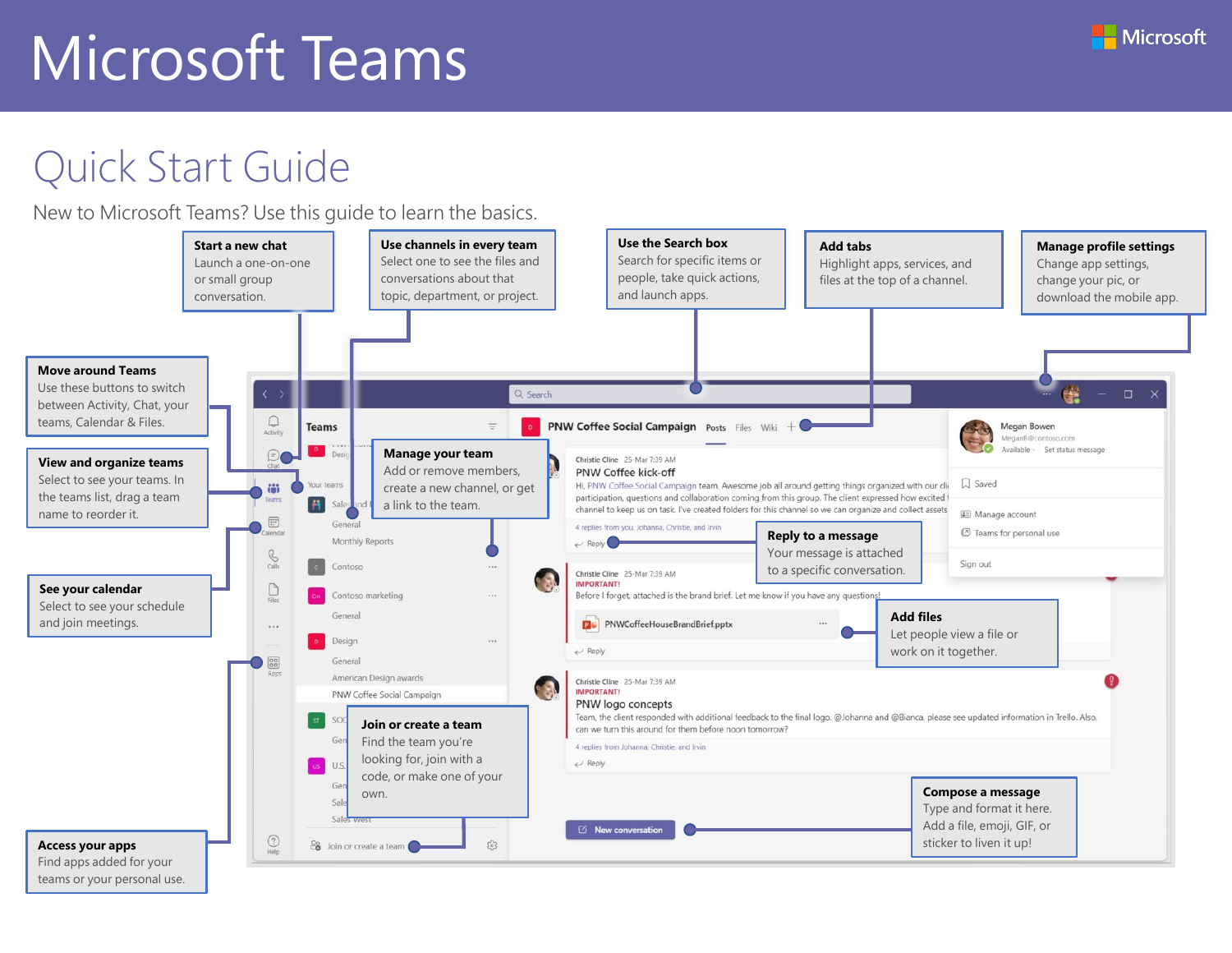# Sign in

In Windows, select **Start** > **Microsoft Teams**. On Mac, go to the **Applications** folder and select **Microsoft Teams**. On mobile, tap the **Teams** icon. Then sign in with your Microsoft 365 username and password. (If you're using Teams free, sign in with that username and password.)



#### Start a conversation

*With the whole team...* Select **Teams**  $\frac{8}{12}$ , pick a team and channel, write your message, and select **Send** .

*With a person or group...* Select **New chat**  $\leq$  type the name of the person or group, write your message, and select **Send** .

## Pick a team and channel

A *team* is a collection of people, conversations, files, and tools—all in one place. A *channel* is a discussion in a team, dedicated to a department, project, or topic. Select **Teams** and choose a team. Pick a channel to explore **Posts**, **Files**, and other tabs.



# Stream videos instantly

Select **Stream** to share videos from Microsoft Stream or Office 365 Video directly in a conversation.

Start a new conversation. Type @ to mention someone.

 $\odot$  (GIF)  $\mathbb{G} \Rightarrow$  $\circledcirc$   $\circledcirc$   $\bullet$   $\bullet$   $\bullet$  $\Omega$ 

Start a new conversation. Type @ to mention someone.

D Aρ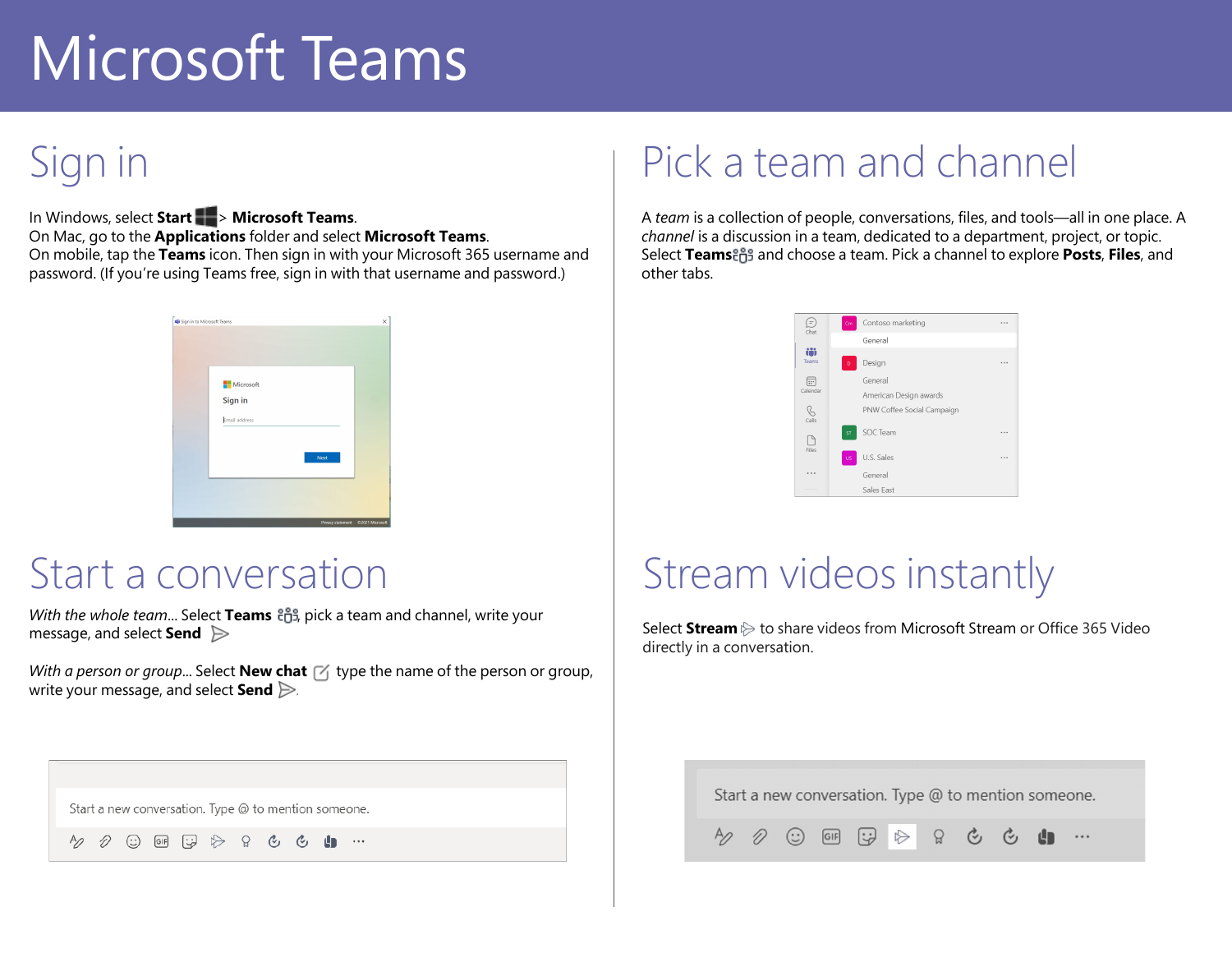# Make video and audio calls

Select **Video call**  $\Box$  or **Audio call**  $\&$  to call someone directly from a chat. To dial a number, select **Calls**  $\&$  on the left and enter a phone number. View your call history and voicemail in the same area.



### @mention someone

To get someone's attention, type **@**, then their name (or pick them from the list that appears). Type **@team** to message everyone in a team or **@channel** to notify everyone who favorited that channel.

|   | Miriam Graham<br>MiriamG@contoso.com  |  |  |  |  |
|---|---------------------------------------|--|--|--|--|
|   | Pradeep Gupta<br>PradeepG@contoso.com |  |  |  |  |
| Θ | General<br>Channel                    |  |  |  |  |

#### Reply to a post

Channel posts are organized by date and then threaded. Find the thread you want to reply to, then select **Reply**. Add your thoughts and choose **Send**.

| Christie Cline 25-Mar 7:39 AM<br><b>IMPORTANT!</b><br>Before I forget, attached is the brand brief. Let me know if you have any ques<br>PNWCoffeeHouseBrandBrief.pptx<br>PC<br> |  |
|---------------------------------------------------------------------------------------------------------------------------------------------------------------------------------|--|
| Keply                                                                                                                                                                           |  |

# Add an emoji, meme, or GIF

Select **Sticker**  $\overline{\mathbf{w}}$  under the box where you type your message, then pick a meme or sticker from one of the categories. There are also buttons for adding an emoji or GIF.

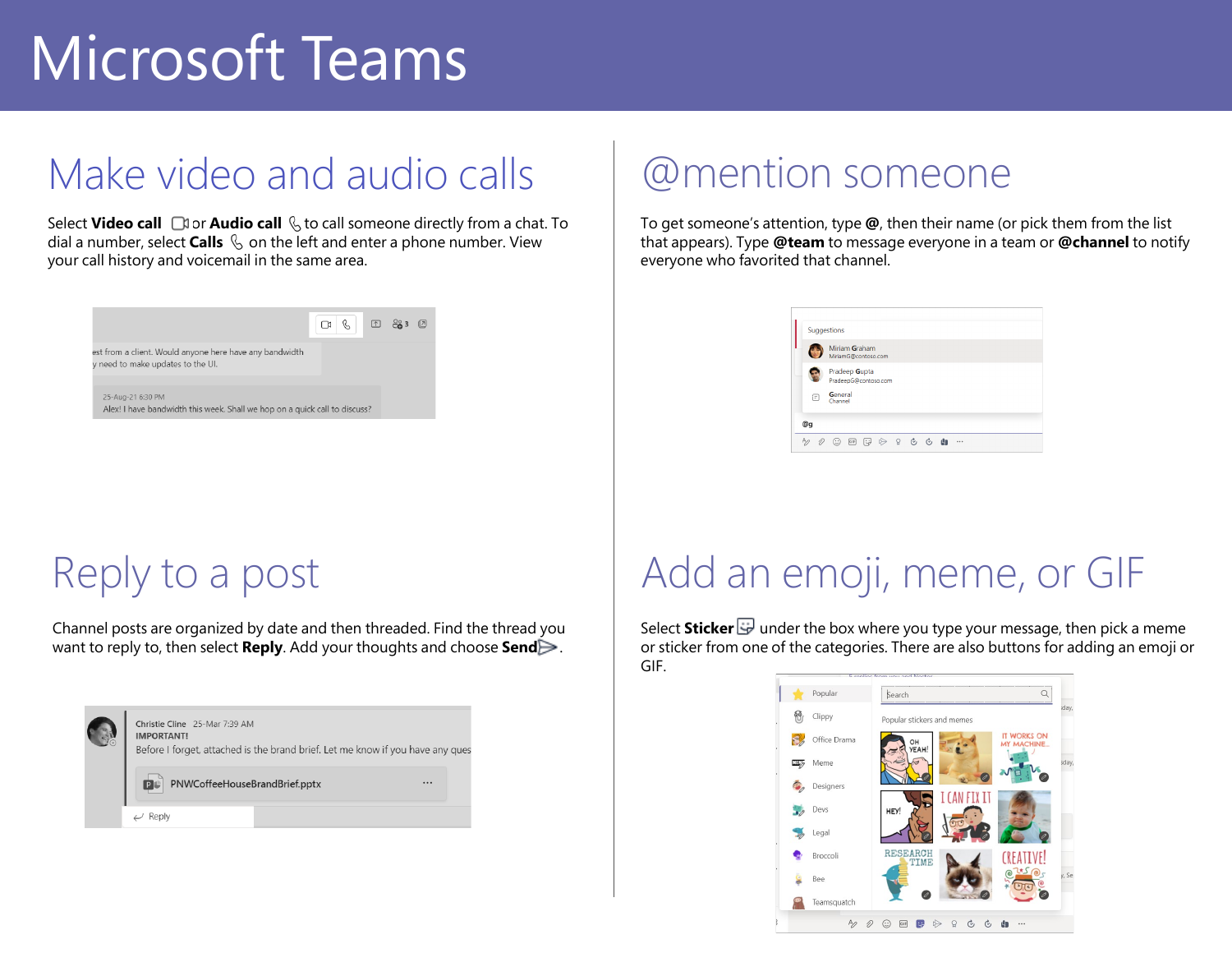# Stay on top of things

Select  $Activity \bigcup$  on the left. The **Feed** shows you all your notifications and everything that's happened lately in the channels you follow. To set up notifications for a channel, choose \*\*\* next to the channel name, then **Channel notifications**.

![](_page_3_Picture_3.jpeg)

### Add a tab in a channel

Select  $+$  by the tabs at the top of the channel, select the app you want, and then follow the prompts. Use **Search** if you don't see the app you want.

![](_page_3_Picture_6.jpeg)

### Share a file

Select **Attach**  $\emptyset$  under the box where you type messages, select the file location and then the file you want. Depending on the location of the file, you'll get options for uploading a copy, sharing a link, or other ways to share.

![](_page_3_Figure_9.jpeg)

### Work with files

Select **Files**  $\Box$  on the left to see all files shared across all of your *teams*. Choose **Files** at the top of a channel to see all files shared in that *channel*. Select **Show actions...** next to a file to see what you can do with it. In a channel, you can instantly turn a file into a tab at the top.

| General Posts Files v Wiki Product Launch Event Laad                    |                 |
|-------------------------------------------------------------------------|-----------------|
| <b>D</b> Open $\vee$ © Copy link $\Box$ Make this a tab $\bot$ Download |                 |
| Documents $\ge$ General                                                 |                 |
| Name $\vee$                                                             | Modified $\vee$ |
| p.<br>Branding Elements.pptx                                            | October 8       |
| $\omega$<br><b>B</b><br>Coffee Pitch Content 01.pptx<br>                | May 12          |
| Company All Hands Deck 01.pptx<br>Ď۰                                    | May 12          |